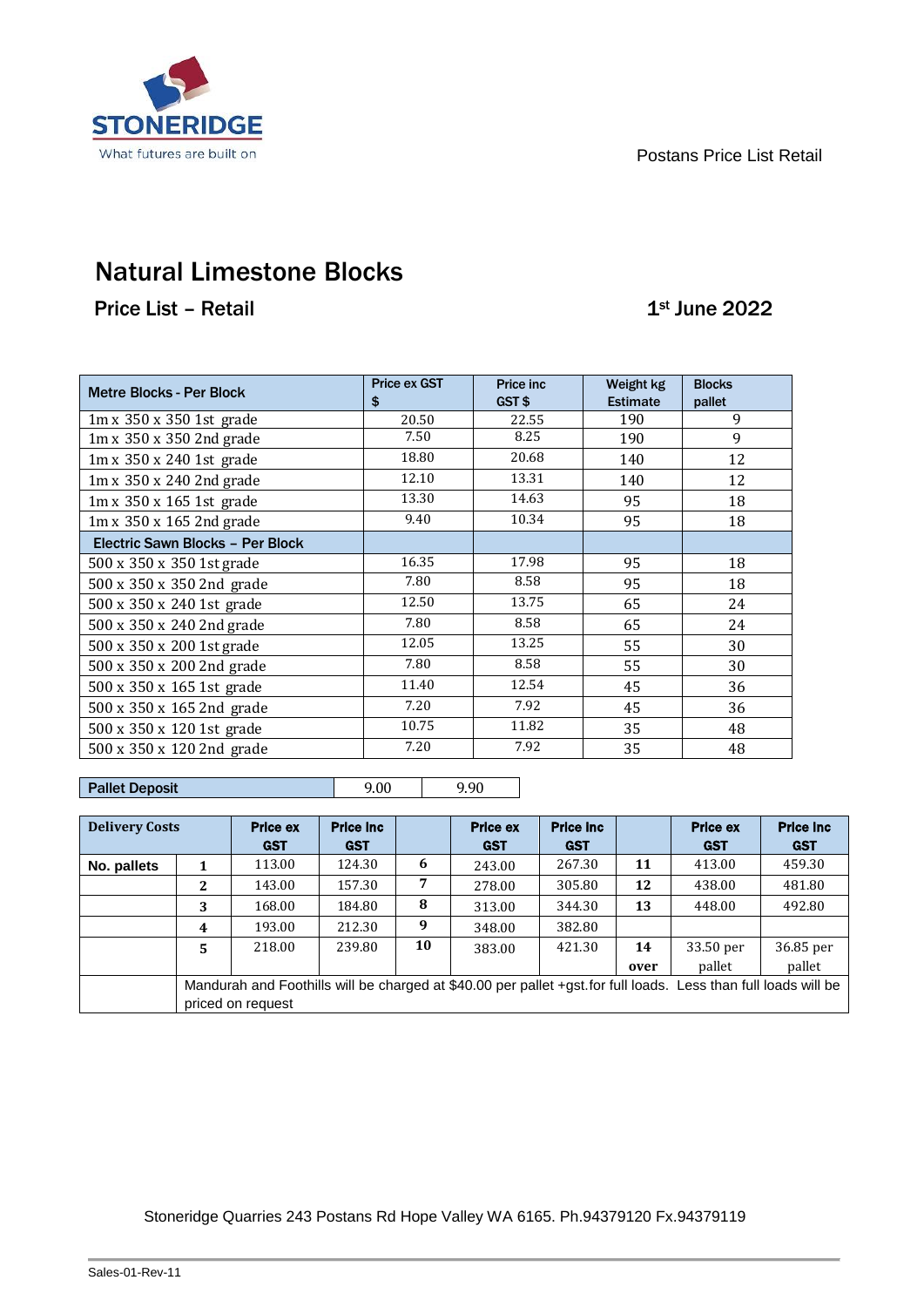

www.stoneridge.net.au

Postans Price List Retail

# Reconstituted Blocks

Price List – Retail 1st June 2022

| <b>Metre Blocks - Per Block</b> | Price ex GST<br>\$ | Price inc<br>GST\$ | Weight kg<br><b>Estimate</b> | <b>Blocks</b><br>pallet |
|---------------------------------|--------------------|--------------------|------------------------------|-------------------------|
| 1m x 350 x 350 Cream            | 15.40              | 16.94              | 225                          | 8                       |
| 1m x 350 x 350 Cream Bevells    | 15.40              | 16.94              | 225                          | 8                       |
| 1m x 350 x 350 Eco Cream        | 13.50              | 14.85              | 235                          | 8                       |
| 1m x 350 x 350 Eco Grey         | 10.60              | 11.66              | 235                          | 8                       |
| 1m x 350 x 350 Eco Red          | 14.95              | 16.45              | 235                          | $\overline{8}$          |
| 1m x 350 x 350 Charcoal         | 16.40              | 18.04              | 235                          | 8                       |
| 1m x 350 x 350 Eco Charcoal     | 14.95              | 16.45              | 235                          | 8                       |
| 1m x 350 x 240 Cream            | 12.95              | 14.25              | 180                          | 11                      |
| 1m x 350 x 240 Eco Cream        | 12.15              | 13.37              | 180                          | 11                      |
| 1m x 350 x 240 Eco Grey         | 9.25               | 10.18              | 185                          | 11                      |
| 1m x 350 x 240 Eco Red          | 14.00              | 15.40              | 185                          | 11                      |
| 1m x 350 x 165 Cream            | 10.55              | 11.61              | 125                          | 18                      |
| 1m x 350 x 165 Eco Cream        | 9.45               | 10.40              | 128                          | 18                      |
| 1m x 350 x 165 Eco Grey         | 8.90               | 9.79               | 128                          | 18                      |
| 1m x 350 x 165 Eco Red          | 12.50              | 13.75              | 128                          | 18                      |
| <b>Small Blocks - Per Block</b> |                    |                    |                              |                         |
| 500 x 350 x 350 Cream           | 12.30              | 13.53              | 112                          | 18                      |
| 500 x 350 x 350 Eco Cream       | 10.80              | 11.88              | 115                          | 18                      |
| 500 x 350 x 350 Eco Grey        | 7.50               | 8.25               | 115                          | 18                      |
| 500 x 350 x 350 Eco Red         | 11.00              | 12.10              | 115                          | 18                      |
| 500 x 350 x 240 Cream           | 9.80               | 10.78              | 85                           | 24                      |
| 500 x 350 x 240 Eco Cream       | 8.60               | 9.46               | 90                           | 24                      |
| 500 x 350 x 240 Eco Grey        | 6.80               | 7.48               | 90                           | 24                      |
| 500 x 350 x 240 Eco Red         | 9.05               | 9.96               | 90                           | 24                      |
| 500 x 350 x 200 Cream           | 9.20               | 10.12              | 85                           | 30                      |
| 500 x 350 x 200 Eco red         | 8.65               | 9.52               | 85                           | 30                      |
| 500 x 350 x 165 Cream           | 6.90               | 7.59               | 65                           | 36                      |
| 500 x 350 x 165 Eco Cream       | 6.25               | 6.88               | 65                           | 36                      |
| 500 x 350 x 165 Eco Red         | 6.95               | 7.65               | 65                           | 36                      |
| 500 x 350 x 110 Cream           | 6.95               | 7.65               | 40                           | 54                      |
| 500 x 350 x 110 Eco Red         | 7.75               | 8.53               | 40                           | 54                      |
| 350 x 350 x 165 Cream Pier      | 6.95               | 7.65               | 38                           | 54                      |
| 350 x 350 x 165 Eco Cream Pier  | 5.70               | 6.27               | 38                           | 54                      |
| 350 x 350 x 165 Eco Red Pier    | 8.90               | 9.79               | 38                           | 54                      |

| <b>Pallet Deposit</b>                                                         |                                                                                                         | 9.00 | 9.90 |                                                                                        |  |  |
|-------------------------------------------------------------------------------|---------------------------------------------------------------------------------------------------------|------|------|----------------------------------------------------------------------------------------|--|--|
| Please refer to Natural Price List 1 <sup>st</sup> page for delivery charges. |                                                                                                         |      |      |                                                                                        |  |  |
| <b>Recycled</b>                                                               | Stoneridge Quarries do not accept asbestos containing materials. Eco blocks are produced from           |      |      |                                                                                        |  |  |
| Aggregate                                                                     | recycling quality construction materials, there is the possibility of slight colour variation from this |      |      |                                                                                        |  |  |
|                                                                               |                                                                                                         |      |      | process. Please refer to Natural Price List 1 <sup>st</sup> page for delivery charges. |  |  |